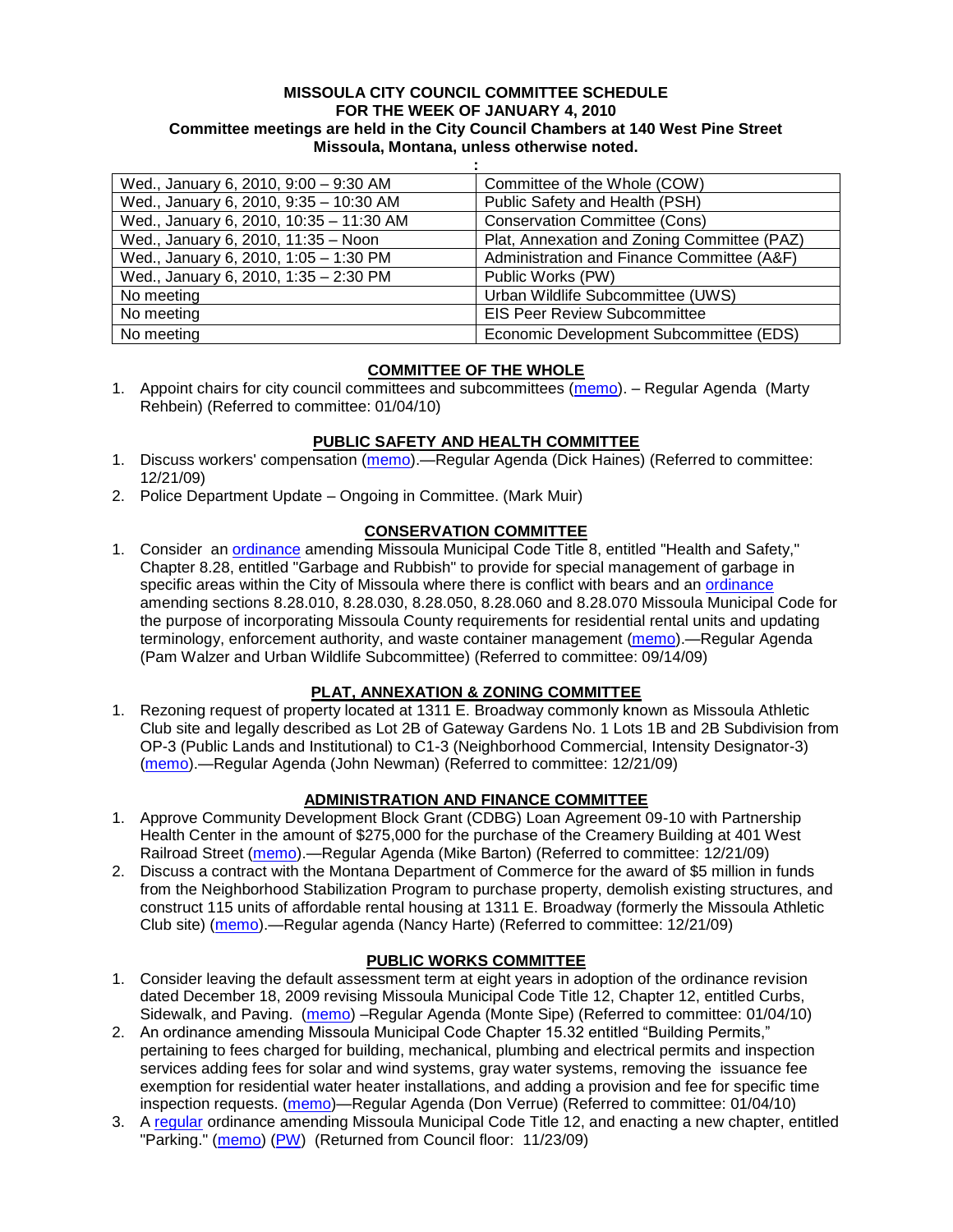#### \*\*\*\*\*\*\*\*\*\*\*\*\*\*\*\*\*\*\*\*\*\*\*\*\*\*\*\*\*\*\*\*\*\*\*\*

#### **The following items have been referred to City Council committees, but the committees will not discuss them in the coming week:**

#### **PUBLIC SAFETY AND HEALTH COMMITTEE**

- 1. Police Department Update Ongoing in Committee. (Mark Muir)
- 2. Fire Department Update Ongoing in Committee (Mike Painter)
- 3. Health Department Update Ongoing in Committee. (Ellen Leahy)
- 4. An [ordinance](ftp://ftp.ci.missoula.mt.us/Packets/Council/2007/2007-02-05/07-01-31 Helmet and bikes psh.htm) amending Chapter 10.42 of the Missoula Municipal Code entitled "Bicycles" that would require minors to wear headgear while bicycling on streets, roadways, sidewalks, alleys and trails; and holding responsible the parent or guardian of a minor found to be in violation of this ordinance. [\(Alternative Ordinance\)](ftp://ftp.ci.missoula.mt.us/Packets/Council/2007/2007-02-26/07-02-19_Alternative_Helmet_and_bikes.htm) [\(PS&H\)](ftp://ftp.ci.missoula.mt.us/Packets/Council/2007/2007-02-05/070131psh.pdf) (Returned from Council floor: 2/26/07)
- 5. Update on the Police facility project. [\(memo\)](ftp://ftp.ci.missoula.mt.us/Packets/Council/2008/2008-05-12/Referrals/Buildingpresentationreferral.htm) Regular Agenda (Mark Muir)(Referred to committee: 05/12/08)
- 6. An [ordinance](ftp://ftp.ci.missoula.mt.us/Packets/Council/2008/2008-12-15/2008CatOrdinanceAmendment%5B1%5D.pdf) amending Missoula Municipal Code Chapter 6.09 entitled "Missoula Cat Ordinance" section 6.09.010 through 6.09.090 to amend definitions, to limit the number of cats over the age of four months that a person, family, or household can harbor, keep, or maintain to five and to enact other general amendments. [\(PS&H\)](ftp://ftp.ci.missoula.mt.us/Packets/Council/2008/2008-12-15/081210psh.pdf) (Returned from Council floor: 01/12/09)
- 7. An [ordinance](ftp://ftp.ci.missoula.mt.us/Packets/Council/2008/2008-12-15/DogOrdinance--PSHrevisions.pdf) amending Missoula Municipal Code Title 6 entitled "Animals" generally amending Chapter 6.04 entitled "Animals Running at Large" and Chapter 6.08 entitled "Dogs and Pet Shops," increasing the fee when an animal is impounded and establishing a fee for a boarding kennel license. [\(PS&H\)](ftp://ftp.ci.missoula.mt.us/Packets/Council/2008/2008-12-15/081210psh.pdf) (Returned from Council floor: 01/12/09)
- 8. Consider an ordinance of the Missoula City Council amending Missoula Municipal Code Title 10 entitled Vehicles and Traffic, Chapter 42 entitled Bicycles for the purpose of changing the requirements for complying with traffic control devices and removing conflicting registration requirements by amending Sections 10.42.030 and 10.42.040. [\(memo\)](http://www.ci.missoula.mt.us/DocumentView.aspx?DID=2223).—Regular Agenda (Pam Walzer) (Referred to committee: 09/14/09)

# **CONSERVATION COMMITTEE**

- 1. Support for City employee cash for Bus Commuters Program [\(memo\)](http://www.ci.missoula.mt.us/DocumentView.aspx?DID=2127).—Regular Agenda (Ben Schmidt and Nancy Wilson) (Referred to committee: 08/24/09)
- 2. Approve and authorize a professional services contract, including design through construction administration, for Project #PR11-09MT, Milwaukee Railroad Path- Missoula Russell to Reserve CTEP #STPE8199(66) [\(memo\)](http://www.ci.missoula.mt.us/DocumentView.aspx?DID=2824).—Regular Agenda (Dave Shaw) (Referred to committee: 12/14/09)
- 3. Budget update on aquatics [\(memo\)](http://www.ci.missoula.mt.us/DocumentView.aspx?DID=2864).—Regular Agenda (Lyn Hellegaard) (Referred to committee: 12/21/09)
- 4. Appointments to the Open Space Advisory Committee. [\(memo\)](http://www.ci.missoula.mt.us/DocumentView.aspx?DID=2888) –Regular Agenda (Marty Rehbein) (Referred to committee: 01/04/10)
- 5. Appointments to the Greenhouse Gas and Energy Conservation Team. [\(memo\)](http://www.ci.missoula.mt.us/DocumentView.aspx?DID=2891) Regular Agenda (Marty Rehbein) (Referred to committee: 01/04/10)

# **PLAT, ANNEXATION & ZONING COMMITTEE**

- 1. Annexation. (see separate list at City Clerk's Office for pending annexations) (Ongoing in Committee)
- 2. Update the Rattlesnake Valley Comprehensive Plan Amendment [\(memo\)](ftp://ftp.ci.missoula.mt.us/Packets/Council/2007/2007-04-02/Referrals/Rattlesnake_Plan_Update_referral.pdf).—Regular Agenda (Dave Strohmaier) (Referred to committee: 04/02/07)
- 3. Request to rezone the property legally described as Lot 3 of Scott Street Lots Subdivision, located in Section 16, T13N, R19W, P.M.M. form D (Industrial) to I-1 (Light Industrial), based on the finding of fact and conclusions of law. (PAZ [05/21/08\)](ftp://ftp.ci.missoula.mt.us/Packets/Council/2008/2008-06-02/080521paz.pdf) (Returned from Council floor: 6/2/08)
- 4. Ongoing discussion of City planning issues with members of the Planning Board.--Regular Agenda (Bob Jaffe) (Referred to committee: 3/20/06)
- 5. Discussion of OPG's [task list](ftp://ftp.ci.missoula.mt.us/Packets/Council/2008/2008-07-07/UITaskList.pdf) and workload [\(Urban Initiatives work plan\)](ftp://ftp.ci.missoula.mt.us/Packets/Council/2006/2006-06-12/Referrals/Urban_Init.htm).—Regular Agenda (Mike Barton) (Referred to committee: 06/12/06)
- 6. An [ordinance](http://www.ci.missoula.mt.us/DocumentView.aspx?DID=2669) amending Missoula Municipal Code Title 20, the Missoula City Zoning ordinance and establishing Chapter 20.30 entitled "Historic Preservation." [\(PAZ\)](http://www.ci.missoula.mt.us/Archive.aspx?ADID=1512) (Returned from Council floor: 11/23/09)
- 7. Review Title 20 sign ordinance to address prior commitments to business community [\(memo\)](http://www.ci.missoula.mt.us/DocumentView.aspx?DID=2870) Regular Agenda (Lyn Hellegaard) (Referred to committee: 12/21/09)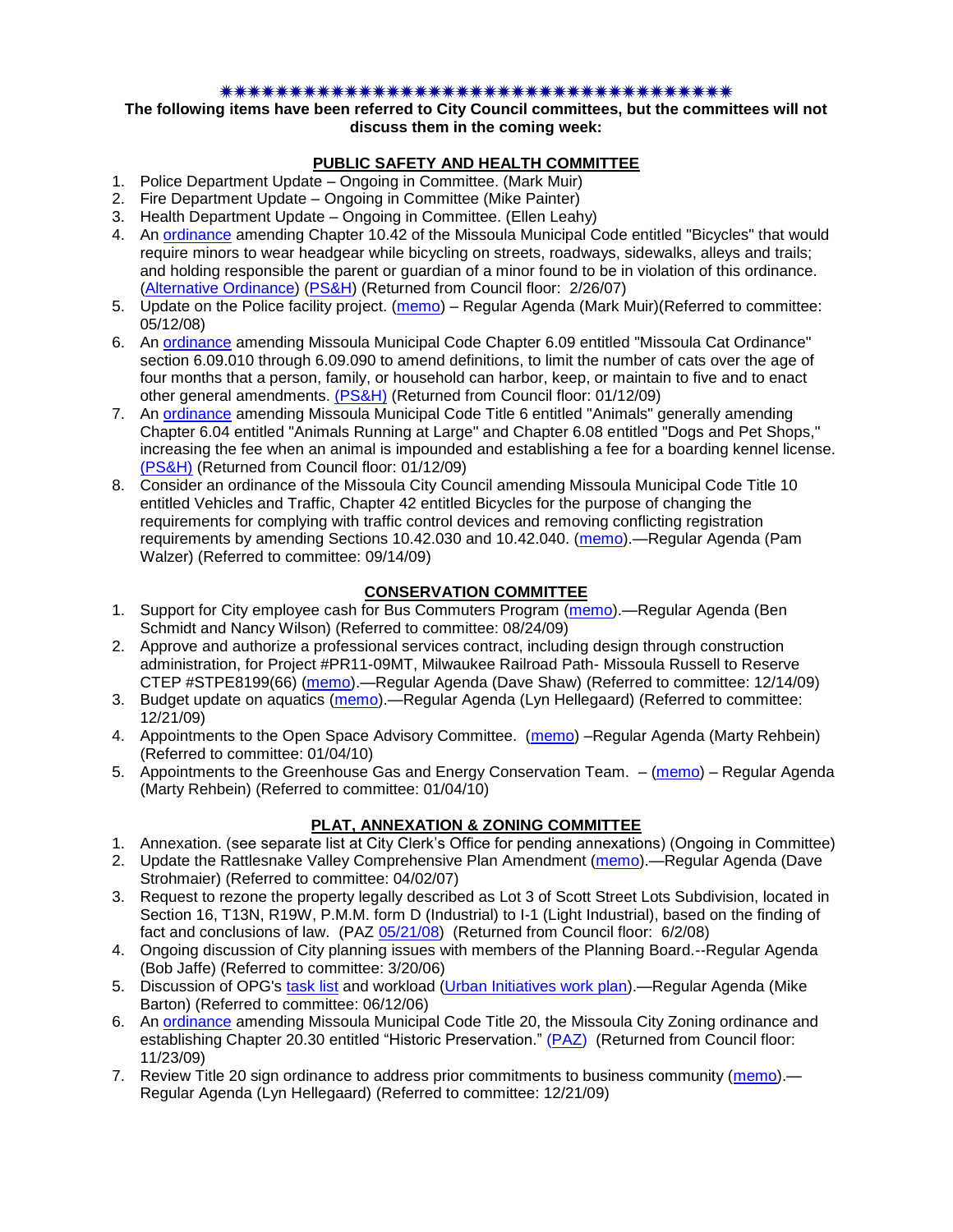# **ADMINISTRATION AND FINANCE COMMITTEE**

- 1. Approve claims. (Ongoing) (Consent Agenda)
- 2. Approve journal vouchers. (Ongoing) (Consent Agenda)
- 3. Approve budget transfers. (Ongoing) (Consent Agenda)
- 4. An ordinance amending the municipal code as it relates to bike licensing. [\(A&F\)](ftp://ftp.ci.missoula.mt.us/Packets/Council/2008/2008-12-15/081210af.pdf) (Returned from council floor: 12/15/08)
- 5. Amend City Council Rule 21(a) to clarify quorum requirements [\(memo\)](ftp://ftp.ci.missoula.mt.us/Packets/Council/2008/2008-04-28/Referrals/CouncilRule21aReferral.pdf).—Regular Agenda (Jason Wiener) (Referred to committee: 04/28/08) (*Tabled in Committee on 02/11/09*)
- 6. Implications of establishing maintenance districts. [\(memo\)](ftp://ftp.ci.missoula.mt.us/Packets/Council/2009/2009-05-11/Referrals/MaintenanceDistricts.pdf) Regular Agenda (Bob Jaffe) (Referred to committee: 05/11/09)
- 7. Review the FY 2010-14 CIP projects in committee [\(memo\)](ftp://ftp.ci.missoula.mt.us/Packets/Council/2009/2009-03-23/Referrals/RefAFCIPBudgetReviewFY2010-2014CIP.pdf).—Regular Agenda (Brentt Ramharter) (Referred to committee: 03/23/09)
- 8. Consider the establishment of Parks and Street Maintenance Districts [\(memo\)](ftp://ftp.ci.missoula.mt.us/Packets/Council/2009/2009-05-04/Referrals/MaintenanceDistricts.pdf).—Regular Agenda (Bob Jaffe) (Referred to committee: 05/04/09)
- 9. Clarify position of council member who also serves on the board of a non-profit agency that has dealings with the city. [\(memo\)](http://www.ci.missoula.mt.us/DocumentView.aspx?DID=1840) – Regular Agenda (Ed Childers) (Referred to committee: 07/20/2009)
- 10. [Resolution](http://www.ci.missoula.mt.us/DocumentView.aspx?DID=2373) of the Missoula City Council establishing a tourism business improvement district consisting of non-contiguous lands within the City of Missoula for the purpose of aiding tourism, promotion and marketing within the district. [\(Exhibit A\)](http://www.ci.missoula.mt.us/DocumentView.aspx?DID=2090) [\(Exhibit B\)](http://www.ci.missoula.mt.us/DocumentView.aspx?DID=2374) [\(memo\)](http://www.ci.missoula.mt.us/DocumentView.aspx?DID=2097) [\(A&F\)](http://www.ci.missoula.mt.us/Archive.aspx?ADID=1172) (Returned from Council floor: 10/05/09)
- 11. Consider a [resolution](http://www.ci.missoula.mt.us/DocumentView.aspx?DID=2444) revising fees for services related to the review and processing of land use applications pursuant to city adopted regulations pertaining to zoning, subdivision and floodplain services [\(memo\)](http://www.ci.missoula.mt.us/DocumentView.aspx?DID=2387) [\(Revised resolution 10/21/09\)](http://www.ci.missoula.mt.us/DocumentView.aspx?DID=2399). - Regular Agenda (Denise Alexander) (Referred to committee: 10/09/09)
- 12. Review and determine whether City Council actions pertaining to the adoption of ordinances in general comply with state law MCA 2009 7-5-103 Ordinance requirements and city council rules for the conduct of meetings and business (Rule 24 Adoption of Ordinances) [\(memo\)](http://www.ci.missoula.mt.us/DocumentView.aspx?DID=2468).—Regular Agenda (Renee Mitchell) (Referred to committee: 10/26/09)
- 13. Quarterly report by North Missoula Economic Development Corporation (NMEDC) [\(memo\)](http://www.ci.missoula.mt.us/DocumentView.aspx?DID=2869).—Regular Agenda (Lyn Hellegaard) (Referred to committee: 12/21/09)

# **PUBLIC WORKS COMMITTEE**

- 1. Consider the sizes of grease interceptors for the restaurant industry [\(memo\)](ftp://ftp.ci.missoula.mt.us/Packets/Council/2008/2008-04-21/Referrals/Industrial_waste_restaurants.pdf).—Regular Agenda (Stacy Rye and Bob Jaffe) (Referred to committee: 04/21/08)
- 2. Consider restructuring the city's Sewer Loan Program along the lines of the recently approved change to the Sidewalk & Curb Loan Fund.—Regular Agenda (Ed Childers) (Referred to committee: 06/26/06)
- 3. Information item to present the City's Master Sidewalk Plan. [\(memo\)](ftp://ftp.ci.missoula.mt.us/packets/council/2009/2009-01-12/Referrals/MstrSdwlkPlnREF.pdf)—Regular Agenda (Doug Harby) (Referred to committee: 01/12/09)
- 4. A [regular](http://www.ci.missoula.mt.us/DocumentView.aspx?DID=2700) ordinance amending Missoula Municipal Code Title 12, and enacting a new chapter, entitled "Parking." [\(memo\)](http://www.ci.missoula.mt.us/DocumentView.aspx?DID=2366) [\(PW\)](http://www.ci.missoula.mt.us/Archive.aspx?ADID=1413) (Returned from Council floor: 11/23/09)
- 5. Approve the agreement between the City of Missoula and Lloyd A. Twite Family Partnership related to sanitary sewer extension and upsizing for the South Missoula Area [\(memo\)](http://www.ci.missoula.mt.us/DocumentView.aspx?DID=2531).—Regular Agenda (Monte Sipe) (Referred to committee: 11/09/09)
- 6. Approve the agreement for engineering services for SID 548  $-$  5<sup>th</sup> / 6<sup>th</sup> / Arthur Intersection safety improvements [\(memo\)](http://www.ci.missoula.mt.us/DocumentView.aspx?DID=2816).—Regular Agenda (Gregg Wood) (Referred to committee: 12/14/09)

# **COMMITTEE OF THE WHOLE**

- 1. Mayor's Update Ongoing in Committee. (Mayor Engen)
- 2. Updates from Council representatives on the Health Board, Community Forum, Transportation Policy Coordinating Committee, other boards and commissions as necessary. – (Ongoing in Committee)
- 3. Joint meeting of the Mayor, City Council and County Commission; a facilitated quarterly OPG review as directed in the [Interlocal Agreement](ftp://ftp.ci.missoula.mt.us/Documents/Mayor/OPG/Adopted-ILA-2005.pdf) (Agenda)—Ongoing (Mayor Engen)
- 4. Develop short and mid-term goals [\(memo\)](ftp://ftp.ci.missoula.mt.us/Packets/Council/2007/2007-04-23/Referrals/Council_Goals.pdf).—Regular Agenda (Bob Jaffe) (Referred to committee: 4/23/2007)
- 5. Discuss possibilities for enhancing the applicant pool for vacancies on volunteer boards and commissions [\(memo\)](ftp://ftp.ci.missoula.mt.us/Packets/Council/2007/2007-09-17/Referrals/board_and_commission_recruitment.pdf).—Regular Agenda (Dave Strohmaier) (Referred to committee: 09/17/07)
- 6. Joint meeting between the Missoula City Council and the Missoula County Public Schools' Board of Trustees [\(memo\)](ftp://ftp.ci.missoula.mt.us/Packets/Council/2007/2007-09-17/Referrals/Council_School_Board_referral.pdf).—Regular Agenda (Dave Strohmaier) (Referred to committee: 09/17/07)